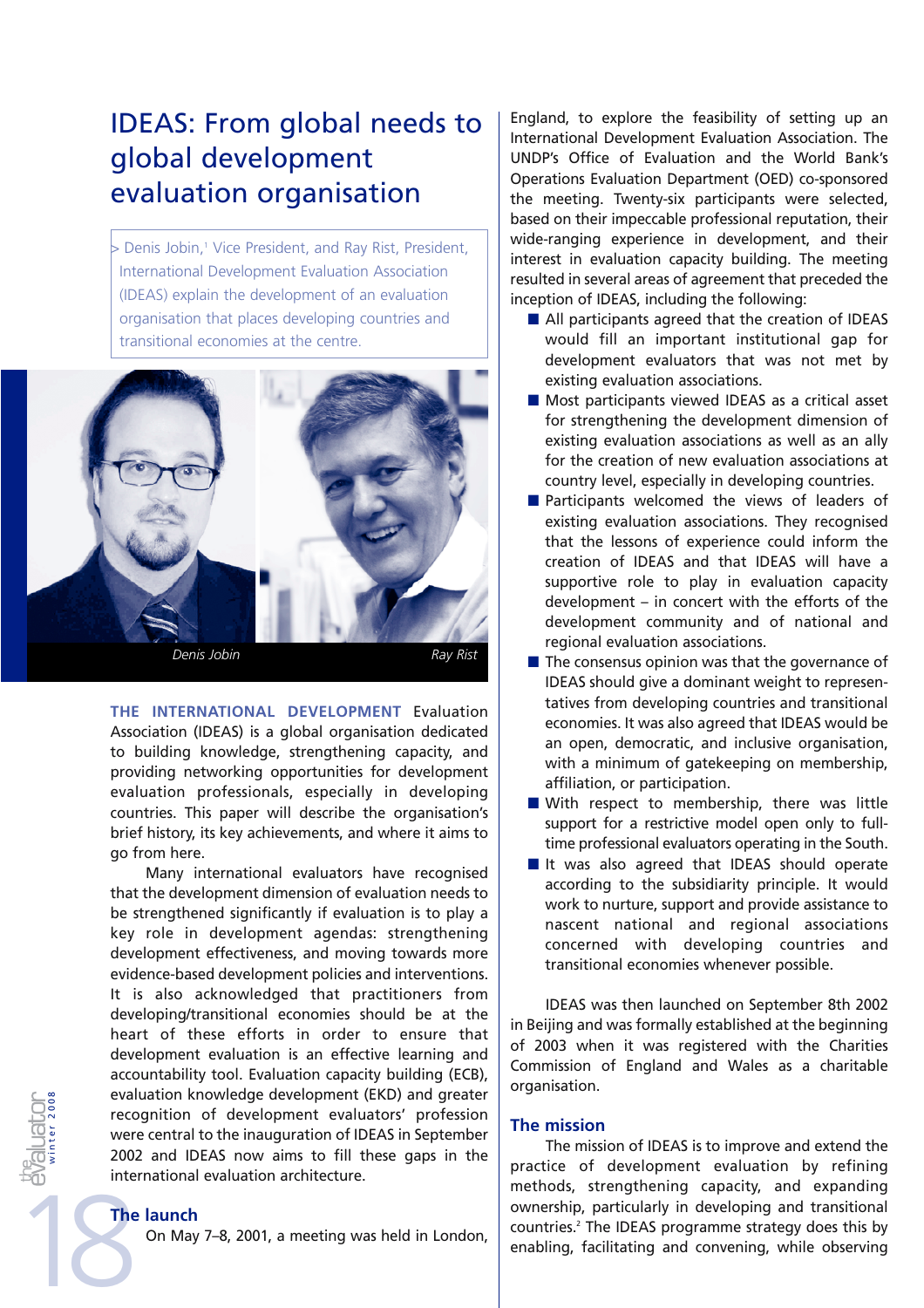the principle of subsidiarity, to improve the practice of development evaluation and promote it as a key tool for results-based management, transparency and accountability in policy making, and social and organisational learning.

IDEAS focuses on three major themes:

- Enhancing conceptual thinking in development **evaluation.** IDEAS has elaborated a systematic process for articulating the challenges confronting development evaluation as it seeks to respond to paradigm shifts in development as well as to address crises in development assistance.
- Governance and accountability for **development.** Development evaluation has all too often been seen only in the context of aid programmes. IDEAS works to promote development evaluation as a key management tool to foster transparency and accountability in policy making through supporting of the creation and enhancement of national evaluation systems.
- $\blacksquare$  Strengthening development evaluation practice with a focus on strategic areas, e.g. the Millennium Development Goals (MDGs) with an emphasis on poverty and environment. IDEAS is working on synthesising perspectives from around the world, examining methods and tools for the evaluation of poverty reduction and quality of life programmes and projects, and encouraging the formation of a network of researchers and practitioners in this field.

## **Organisational structure and funding**

IDEAS is governed by a 10-member Board, including a President, a Vice President, a Secretary, and Treasurer who together form the Executive Committee. All members of the Board are members of IDEAS elected by the membership for a term of three years, with due regard for balanced developed/developing countries representation. The IDEAS Constitution provides for annual routine rotation in order to avoid a simultaneous expiry of tenure of all board members. This ensures continuity in policy making. IDEAS also consults, on an ad hoc basis, a small group of international evaluation experts to serve as an advisory committee to the Board.

Financial contributions to IDEAS derive from two principal sources: the membership base, including annual, life and institutional memberships; and grants from development partners for specific projects.

### **Key achievements to date**

Since IDEAS was launched in 2002, several notable accomplishments have been realised:

**Membership has reached close to 800 members** representing more than 95 countries. IDEAS has close to 100 lifetime members and 20 organisational members.

- A website was launched in 2002.
- An electronic newsletter has been published, informing members on activities.
- A number of global, regional, and national meetings have been held, bringing together development evaluators to discuss topics and themes of interest.
- $\blacksquare$  IDEAS has published a number of papers on topics in development evaluation and these papers have been made available on the IDEAS website.

To provide an opportunity to share and develop networks, in 2006 IDEAS launched a discussion group dedicated to development evaluation discussions and open to IDEAS members only. This group (http://groups.yahoo.com/group/IDEAS-Int) has close to 300 members who accepted an invitation to subscribe (rather than being automatically subscribed, so ensuring the strong interest of participants).

The first Biennial Conference of IDEAS was held in New Delhi in April 2005. It was attended by civil society leaders, parliamentarians, evaluation practitioners, managers of development initiatives, and users of evaluation from developing and developed countries around the world. The conference highlighted the implications of the changing context of development for the evaluation community, and identified new processes shaping development evaluation. Papers presented at the conference included human rights and sustainability. Indeed, beyond economic growth, the paradigm of development is shifting to focus on whether interventions result in equity and equality for citizens and communities. In the new evaluation landscape, development encompasses human development and well-being through expanded capabilities, greater freedoms, wider choices, security, and the protection of human rights.

Following the New Delhi conference, IDEAS focused on rethinking, reforming and reshaping development evaluation. Building on its experience, IDEAS is attempting to make evaluation more central to development and the eradication of human poverty,

as well as promoting the notion that rights and equality, justice and freedom, peace and security are all legitimate dimensions of evaluation. It has focused on finding ways to make the outputs of evaluation more meaningful to the people whose lives are affected by projects, programmes, and broad policy interventions. This has involved thinking through standard methods and approaches, and encouraging new ones that make the practice of evaluation more rigorous and more participatory.

This move to make evaluation more central to development has also meant grappling with the issues of ownership and good governance. In this context, IDEAS organised a series of workshops on country-led evaluation (CLE). In CLE the 'country leads the